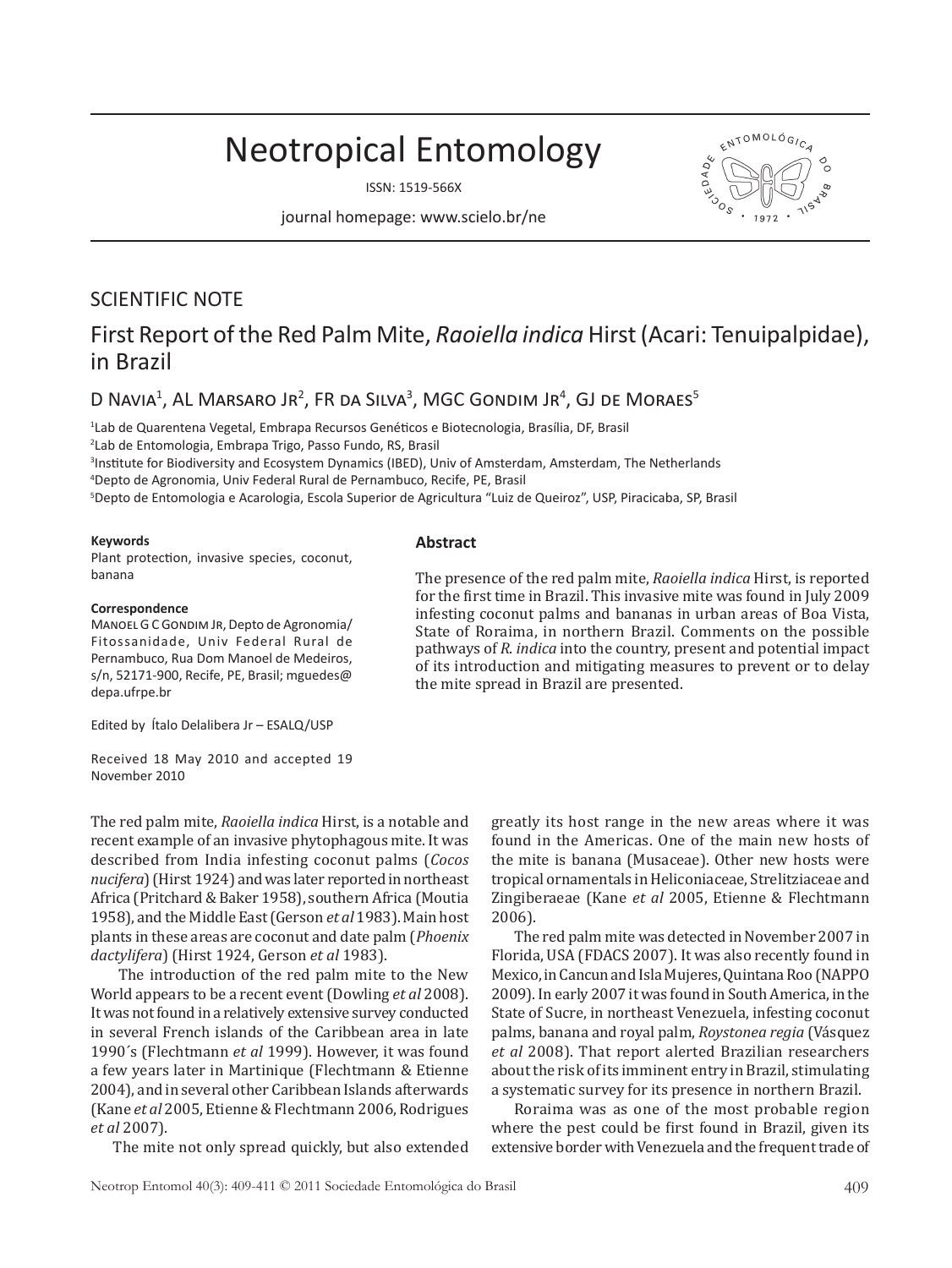goods and movement of people between these countries. Surveys were initiated in May 2007 in Pacaraima, Boa Vista and Cantá municipalities. The first site is on the border of Brazil and Venezuela; the second, the capital of the State and about 220 km south from the border; the third, about 100 km southeast of the capital. Plants sampled were coconut, banana and the following native palms (Arecaceae) - *Euterpe oleracea*, *Oenocarpus bacaba*, *Mauritia flexuosa*, *Bactris gasipaes* and *Maximiliana maripa*. In 2008, the surveys were intensified and conducted at these same sites in April, August, September, November and December. In addition to those plants, samples of other 14 native and introduced Arecaceae (*Astrocaryum*, *Geonoma*, *Iriartella*, *Mauritia*, *Oenocarpus* and *Socratea*) as well as of *Heliconia* (Heliconiaceae) were collected. The red palm mite was not found in those surveys.

In July 2009, *R*. *indica* was found in a sample of coconut leaves from the urban area of Boa Vista (02° 51' 24.4" N and 60° 39' 37.1" W). The presence of this quarantine pest (listed as a regulated pest in IN 52 MAPA, published in 20.XI.2007) in the country was immediately communicated to the Brazilian Ministry of Agriculture following the regulations concerning records of new pests in the country. Subsequent samples showed the mite to be spread all over that municipality (02° 45' 28.5" to 02° 52' 53.0" N and from 60° 39' 46.6" to 60° 43' 50.4" W), on coconut and banana plants.

Attention has also been given to determine the possible mode of entry of the pest in Brazil, to apply the appropriate quarantine measures. The fact that the pest was not found in the surveys conducted in northern Roraima in 2007 and 2008 and that it was found for the first time in a place distant from the border suggests that the dispersal was not natural, but that the mite was probably transported by man.

The impact of the introduction of the red palm mite in Brazil is considered potentially high due to: 1) the invasive behavior of the mite in areas of the Caribbean Islands, North America and Venezuela where the mite reached dramatically high levels (Peña *et al* 2009, Welbourn 2010); 2) the socio-economic importance of its main host plants in the country (FAO 2007); 3) the potentially high yield losses (up to 75% in Trinidad & Tobago, according to Castillo 2008).

The first impact of the introduction of *R*. *indica* in Brazil was social. Immediately after the first detection, the Brazilian Ministry of Agriculture adopted a quarantine measure, prohibiting the transportation of propagation material or fresh products of host plants known to be attacked by the red palm mite from Roraima to the State of Amazonas. The impact was locally significant, given the importance of banana to the local growers, most of whom are small growers.

The eradication of *R*. *indica* from Brazil is not

considered possible due to its high disseminating capacity and the establishment and spread of the mite in Venezuela, a neighbor country. The red palm mite is polyphagous and its preferred hosts, the palm trees, are an important part of the natural vegetation of Roraima. Wide scale application of chemicals in the area as a strategy to reduce its dispersion would be economically and environmentally costly.

However, mitigating measures to inhibit the dispersal of *R*. *indica* are considered important. Quarantine procedures should be put in place in infested areas to prevent its dissemination through human activities. Thus, strict control of movement of host plant material from the infested area is crucial. Also, as much as possible, considerable effort should be dedicated to keeping the mite populations at low levels in infested areas, reducing the source of infestation to non-affected areas.

 Additionally, control measures that mitigate mite damage should be put in place in Roraima, including the study of local predatory mites and insects. In the long run, the introduction and utilization of biological control agents, either with local natural enemies or through classical biological control, need to be considered as a possible strategy to control the red palm mite.

#### **Acknowledgments**

To Ranyse Barbosa Querino for helping the collection of samples in 2007 and 2008. To Macroprogramme 2 Embrapa and to Conselho Nacional de Desenvolvimento Científico e Tecnológico (CNPq) (call 64/2008 MAPA/ CNPq) for the financial support. Also to CNPq for the authors' research fellowships.

#### **References**

- Castillo K (2008) Coconuts under threat. Trinidad & Tobago Express. Available in: http://www.trinidadexpress.com/index. pl/article\_news?id=161308563. Accessed: April 2008.
- Dowling APG, Ochoa R, Beard JJ (2008) Preliminary results on phylogeographic patterns of the invasive red mite, *Raoiella indica* (Prostigmata: Tenuipalpidae). Proceedings of the 6th European Congress. Integrative Acarology. Montpellier, France 21-25 July 2008. p.147-154.
- Etienne J, Flechtmann CHW (2006) First record of *Raoiella indica*  (Hirst, 1924) (Acari: Tenuipalpidae) in Guadeloupe and Saint Martin, West Indies. Int J Acarol 32: 331- 332.
- FAO. FAOSTAT–Agriculture (2007) Available in: http://faostat.fao. org/site/339/default.aspx. Accessed: March 2010.
- FDACS (2007) Red palm mite infestation identified in palm gardens. Available in: http://www.doacs.state.fl.us/ press/2007/12052007\_2.html. Accessed: 29 September 2009.